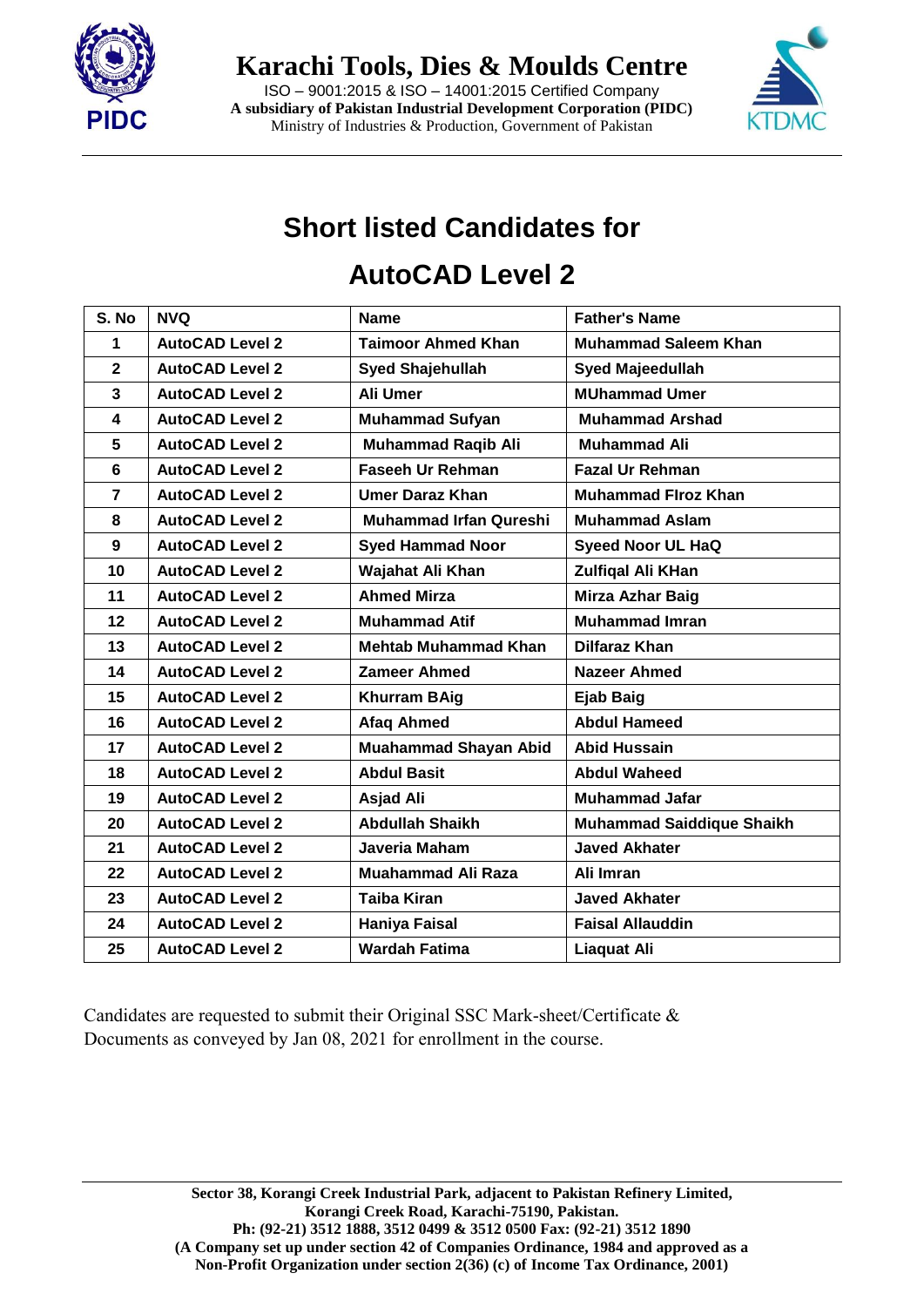

**Karachi Tools, Dies & Moulds Centre**

ISO – 9001:2015 & ISO – 14001:2015 Certified Company **A subsidiary of Pakistan Industrial Development Corporation (PIDC)** Ministry of Industries & Production, Government of Pakistan



### **Short listed Candidates for**

### **Machinist Level 2**

| S. No          | <b>NVQ</b>               | <b>Name</b>                       | <b>Father's Name</b>      |  |
|----------------|--------------------------|-----------------------------------|---------------------------|--|
| 1              | <b>Machinist Level 2</b> | <b>Hafiz Muhammad Shafaat Ali</b> | <b>Jamil Parekh</b>       |  |
| $\mathbf 2$    | <b>Machinist Level 2</b> | <b>Abdul Basit Khan</b>           | <b>Mushtag Ahmed</b>      |  |
| 3              | <b>Machinist Level 2</b> | <b>Muhammad Hassan</b>            | <b>Muhammad Haris</b>     |  |
| 4              | <b>Machinist Level 2</b> | Asif Ali                          | <b>Noor Ahmed</b>         |  |
| 5              | <b>Machinist Level 2</b> | <b>Muhammad Naveed</b>            | <b>Bin Yamin</b>          |  |
| 6              | <b>Machinist Level 2</b> | <b>Abdullah</b>                   | <b>Naeem AHmed</b>        |  |
| $\overline{7}$ | <b>Machinist Level 2</b> | <b>Amaan Ahmed Farooqui</b>       | Zafar Ahmed Farooqi       |  |
| 8              | <b>Machinist Level 2</b> | <b>Abdul Basit</b>                | <b>Javed Iqbal</b>        |  |
| 9              | <b>Machinist Level 2</b> | <b>Muhammad Danish</b>            | <b>Muhammad Riaz</b>      |  |
| 10             | <b>Machinist Level 2</b> | <b>Arsalan Ahmed</b>              | Dost muhammad             |  |
| 11             | <b>Machinist Level 2</b> | <b>Sheikh Muhammad Faisal</b>     | <b>Muhammad Khursheed</b> |  |
| 12             | <b>Machinist Level 2</b> | Yameen                            | <b>Abdul Waheed</b>       |  |
| 13             | <b>Machinist Level 2</b> | <b>Abdul Subhan Khan</b>          | Ikram ullah               |  |
| 14             | <b>Machinist Level 2</b> | <b>Junaid Abid</b>                | Abid ali Khan             |  |
| 15             | <b>Machinist Level 2</b> | Sajid haider                      | <b>Ghulam Haider</b>      |  |
| 16             | <b>Machinist Level 2</b> | <b>Wagar Ahmed</b>                | <b>Abrar Ahmed</b>        |  |
| 17             | <b>Machinist Level 2</b> | <b>Arsalan Ayub</b>               | <b>Muhammad Ayub</b>      |  |
| 18             | <b>Machinist Level 2</b> | <b>Hafiz Syed Ashar Arif</b>      | <b>Syed Arif Hussain</b>  |  |
| 19             | <b>Machinist Level 2</b> | <b>Tabish Ageel</b>               | <b>Muhammad Aqeel</b>     |  |
| 20             | <b>Machinist Level 2</b> | Qazi Abdul Kabeer                 | <b>Abdul Rehman</b>       |  |
| 21             | <b>Machinist Level 2</b> | Syed Muhmmad Ishaq Ali            | Syed Mukhtar Ali Zaidi    |  |
| 22             | <b>Machinist Level 2</b> | Aizan Ali Khan                    | Shafquat Ali Khan         |  |
| 23             | <b>Machinist Level 2</b> | <b>Muhammad Khizar</b>            | <b>Muhammad Mazhar</b>    |  |
| 24             | <b>Machinist Level 2</b> | <b>Muhammad Nafay</b>             | <b>Noor Muhammad</b>      |  |
| 25             | <b>Machinist Level 2</b> | <b>Yasir Hussain</b>              | <b>Shaid Hussain</b>      |  |

Candidates are requested to submit their Original SSC Mark-sheet/Certificate & Documents as conveyed by Jan 08, 2021 for enrollment in the course.